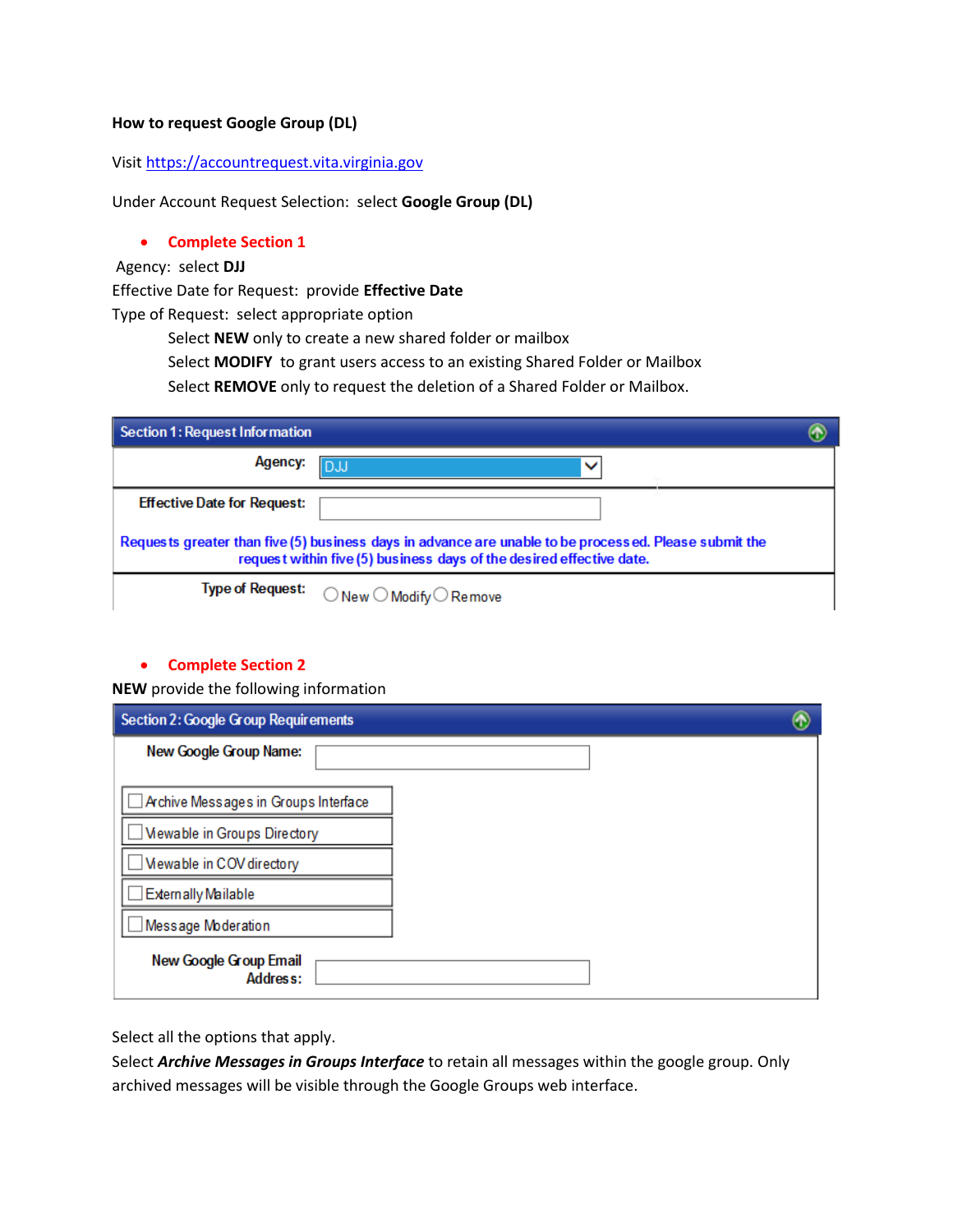Select *Viewable in Groups Directory* and *Viewable in COV Directory* to display the DL in both directories.

Select *Externally Mailable* to send and receive emails from outside the COV domain.

Select *Message Moderation* to have the DL Manager review and approve emails before they are sent to the DL Inbox.

New Google Group Email Address: provide the email address for the new google group (DL)

**MODIFY** select appropriate option and provide the corresponding information based on selection.

| <b>Modifcations Required:</b> | ModifyName of Google Group          |
|-------------------------------|-------------------------------------|
|                               | ModifyEmail Address of Google Group |
|                               | ModifyManager of Google Group       |
|                               | Add Users to Google Group           |
|                               | Remove Users from Google Group      |
|                               |                                     |

## **REMOVE** provide the following information

| Section 2: Google Group Requirements |                                                                       |  |
|--------------------------------------|-----------------------------------------------------------------------|--|
|                                      | Choosing this option will result in the deletion of the Google Group. |  |
| Google Group Name:                   |                                                                       |  |
| <b>Google Group Email Address:</b>   |                                                                       |  |

## **Complete Section 3**

This is the information of the person who will be the manager/owner of the Google Group (DL)

Provide the following information

| Section 3: Google Group Manager Information |  |
|---------------------------------------------|--|
| <b>Manager's First Name:</b>                |  |
| Manager's Last Name:                        |  |
| <b>Manager's Email Address:</b>             |  |
| <b>Manager's Phone:</b>                     |  |
| <b>Manager's Ext:</b>                       |  |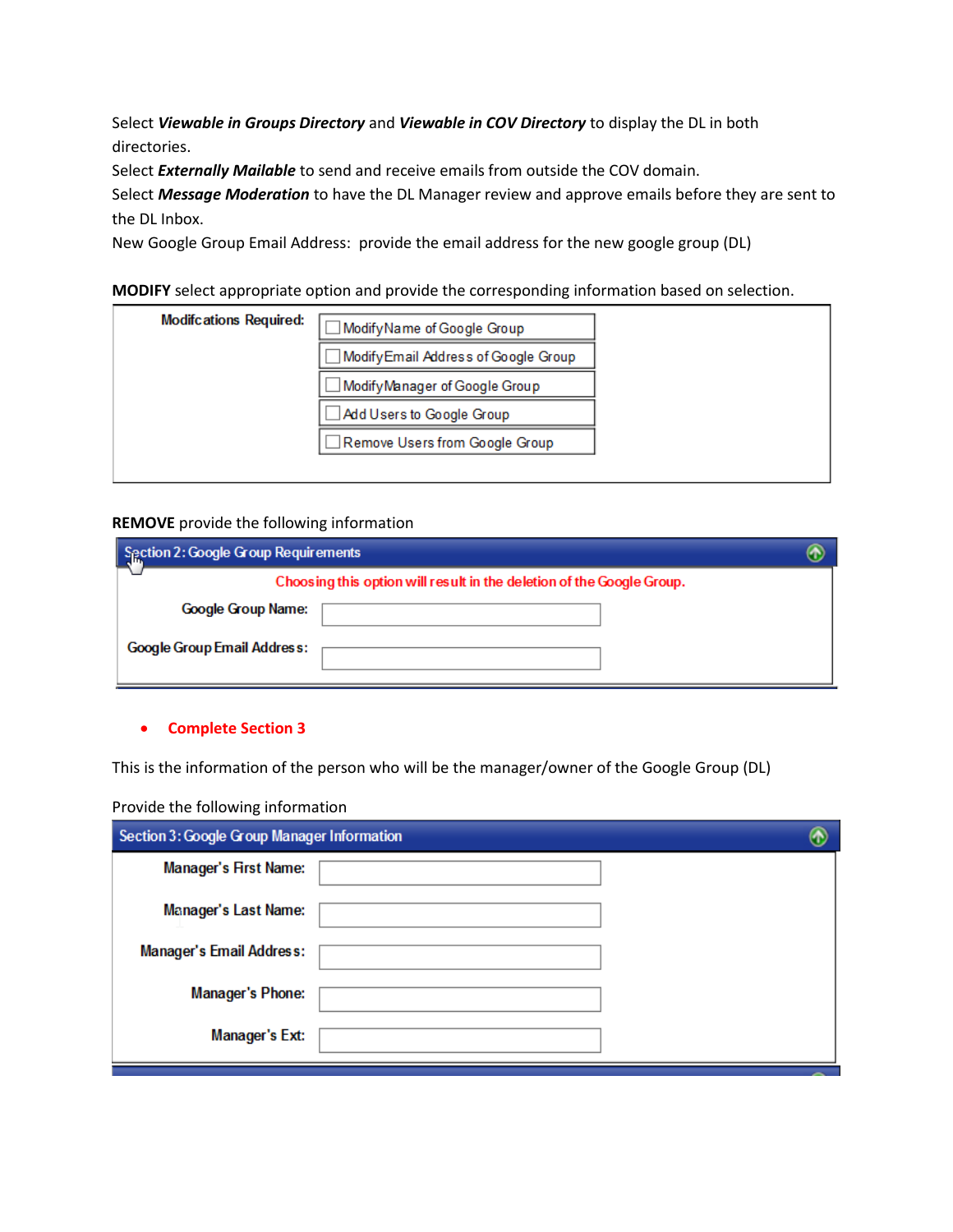# **•** Complete Section 4

Add Single or Multiple Users: select appropriate option and provide user's information

| $^\circledR$<br>Section 4: Add Users to Google Group |                                              |  |
|------------------------------------------------------|----------------------------------------------|--|
| <b>Add Single or Multiple Users:</b>                 | dh)<br>$\bigcirc$ Single $\bigcirc$ Multiple |  |
| <b>First Name:</b>                                   |                                              |  |
| <b>Middle Initial:</b>                               |                                              |  |
| <b>Last Name:</b>                                    |                                              |  |
| <b>Email Address:</b>                                |                                              |  |
| Phone:                                               |                                              |  |
| Ext:                                                 |                                              |  |
| <b>Address:</b>                                      |                                              |  |
| City:                                                |                                              |  |
| ST:                                                  | VA                                           |  |
| Zip:                                                 |                                              |  |

# **Complete Section 5**

| Section 5: Remove Users from Google Group  |                                       | ⊛ |
|--------------------------------------------|---------------------------------------|---|
| <b>Remove Single or Multiple</b><br>Users: | $\bigcirc$ Single $\bigcirc$ Multiple |   |
| <b>First Name:</b>                         |                                       |   |
| <b>Middle Initial:</b>                     |                                       |   |
| <b>Last Name:</b>                          |                                       |   |
| <b>Email Address:</b>                      |                                       |   |
| <b>Phone:</b>                              |                                       |   |
| Ext:                                       |                                       |   |
| <b>Address:</b>                            |                                       |   |
| City:                                      |                                       |   |
| ST:                                        | VA                                    |   |
| Zip:                                       |                                       |   |

Remove Single or Multiple Users: select appropriate option and provide the user's information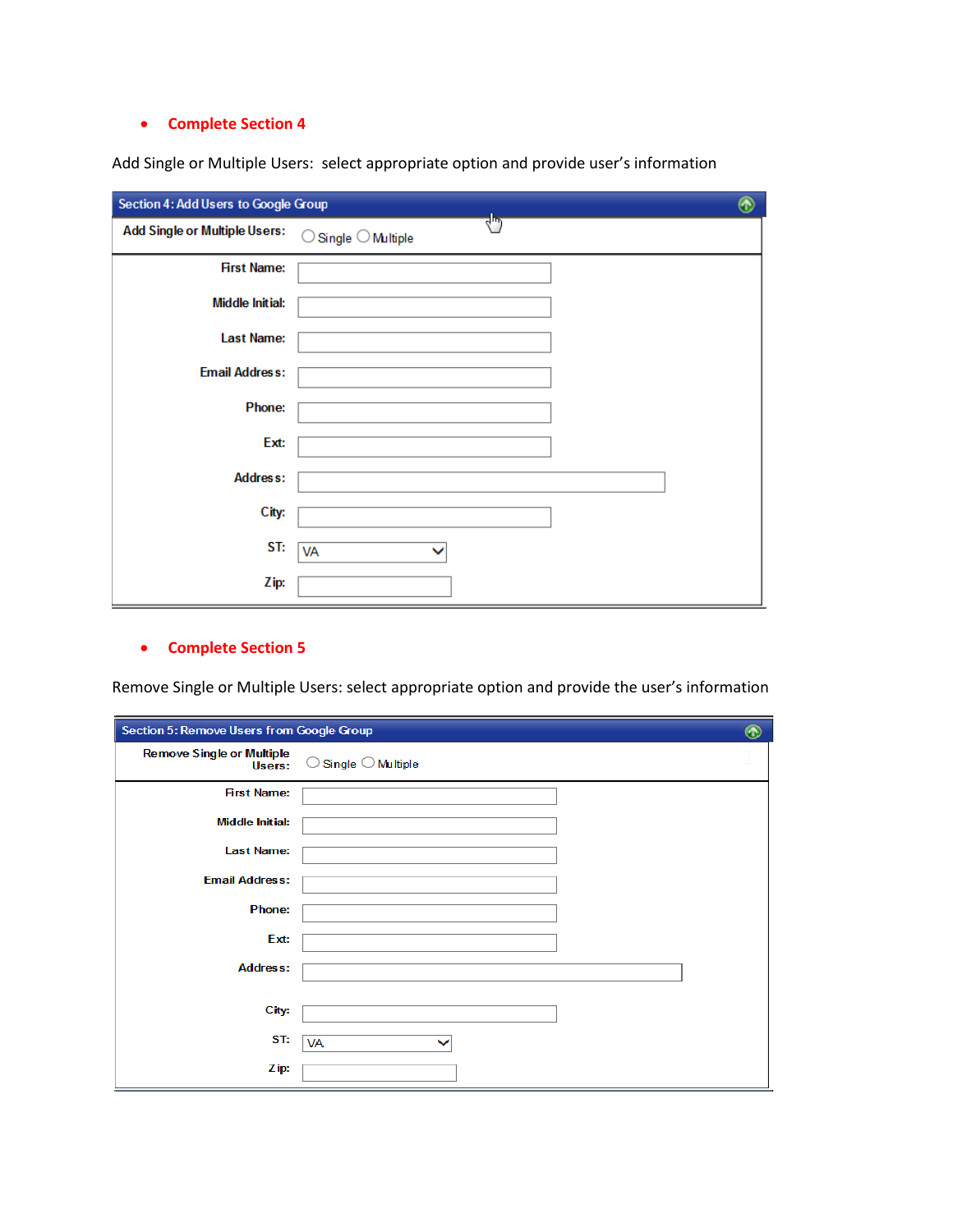### **Complete Section 6**

Provide any additional information that can be helpful to setup the new Google Group (DL)

| Section 6: Other Instructions/Comments (Not Required) |  |
|-------------------------------------------------------|--|
| <b>8 6 B J U 画 画 画 画 画</b><br>⊕                       |  |
|                                                       |  |
|                                                       |  |
|                                                       |  |
|                                                       |  |
|                                                       |  |
|                                                       |  |

### **Complete Section 7**

Provide the following information or if the requester is the same as the Manager check

Same as Manager Information

| <b>Section 7: Account Requester Information</b> |  |
|-------------------------------------------------|--|
| □ Same as Manager Information                   |  |
| Requester's First Name:                         |  |
| Requester's Last Name:                          |  |
| <b>Requester's Email:</b>                       |  |
| <b>Requester's Phone:</b>                       |  |
| Requester's Ext:                                |  |

**Complete Section 8**

Under**:** *Agency Approver's Email 1:* **always use the [Account.Facilitator@djj.virginia.gov](mailto:Account.Facilitator@djj.virginia.gov)** DO NOT use any other email address unless the system will not accept this email address.